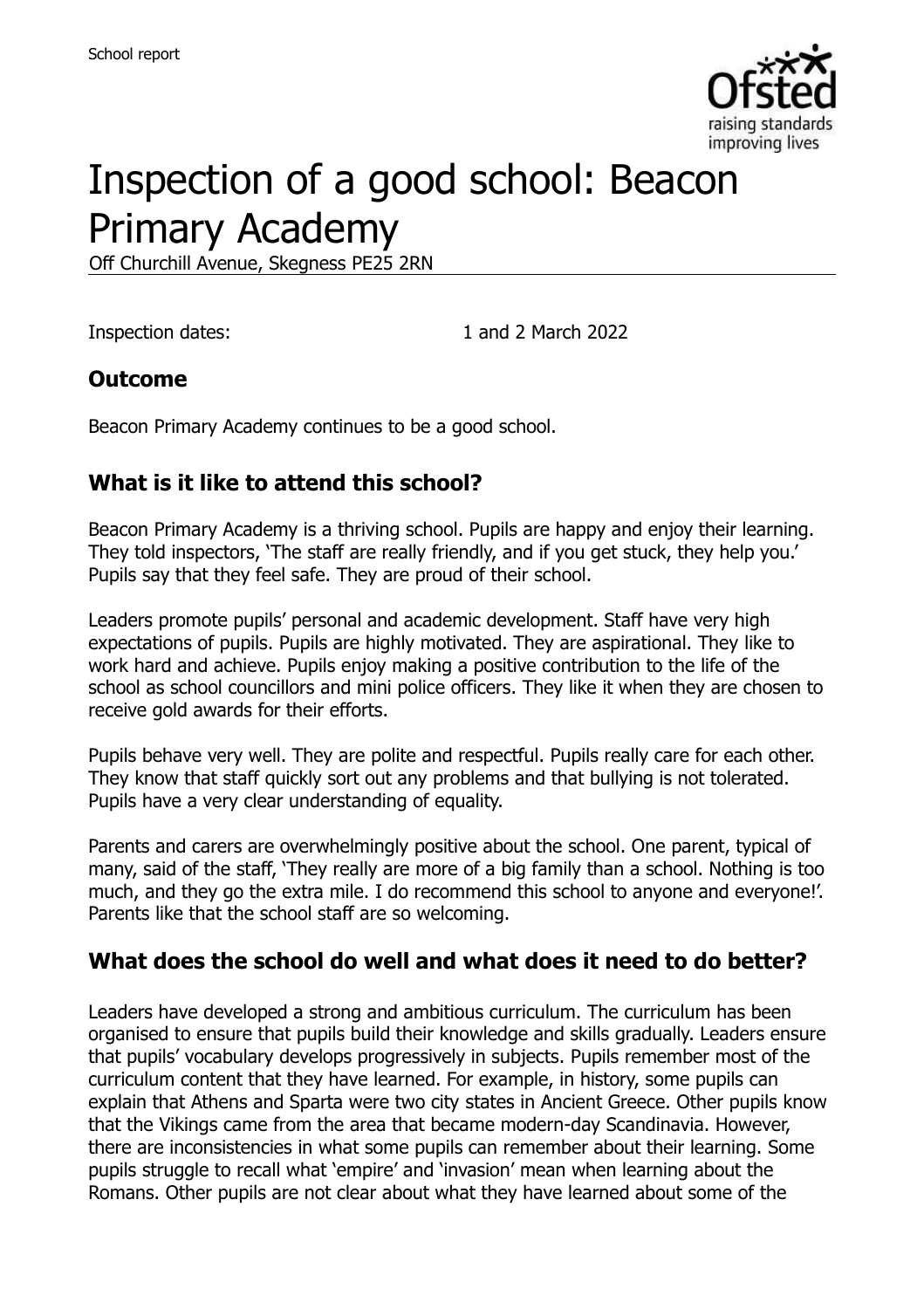

fundamental British values and world religions. Leaders are aware of this and are already exploring possible reasons why some pupils cannot recall some of the knowledge they have learned.

Reading is a central priority in the school. Leaders provide pupils with a wide range of high-quality books. From the moment pupils join the school, they learn to read in a very systematic way. The daily phonics sessions are highly structured. Pupils use their decoding skills well to sound out unfamiliar words. Books are matched to the letters and sounds that pupils are learning. Staff regularly check how successfully pupils learn new sounds. If pupils fall behind, staff provide timely support. There is a very strong focus on ensuring that pupils acquire a wide vocabulary in every class. Pupils enjoy reading and talking about books.

Pupils enjoy mathematics. Leaders have set out the order in which pupils learn new knowledge, so that pupils build their understanding and skills securely. Teachers take the time to explain the learning. They provide regular opportunities for pupils to recap their mathematical knowledge and skills in daily 'maths blasts'. Most pupils know and use mathematical vocabulary. For example, pupils use 'ratio,' 'factors' and 'prime numbers' when discussing their learning.

Relationships are very positive between children and adults in early years. Leaders ensure that there is a sharp focus on children's vocabulary and the language and comprehension skills necessary to read. Teachers provide tasks related to children's learning. For example, children build their understanding of number by counting using bean bags and counters. Staff ask questions such as, 'How many more do I need to make 5?' so that children can apply their understanding.

Staff provide strong support for pupils with special educational needs and/or disabilities (SEND). They ensure that pupils with SEND access the full curriculum. Staff make sure that resources suit pupils' needs. They regularly check how successfully pupils access the curriculum. Leaders communicate well with parents. They work very well with external agencies to support these pupils when this is appropriate.

Leaders support pupils to be confident and resilient and to develop strength of character. They provide opportunities for pupils to be responsible. Pupils know that their views are valued. Staff promote equality of opportunity and diversity very effectively. Pupils know how to eat healthily and keep fit. Opportunities to learn beyond the classroom reduced due to the COVID-19 pandemic. However, leaders are now increasing such opportunities.

Trustees and representatives of the multi-academy trust know the school well. They provide regular training and consider staff well-being. Trustees fulfil their statutory responsibilities. Leaders work very well with staff. Leaders take account of staff workload. Staff are overwhelmingly positive about the leaders and the professional support from the trust.

# **Safeguarding**

The arrangements for safeguarding are effective.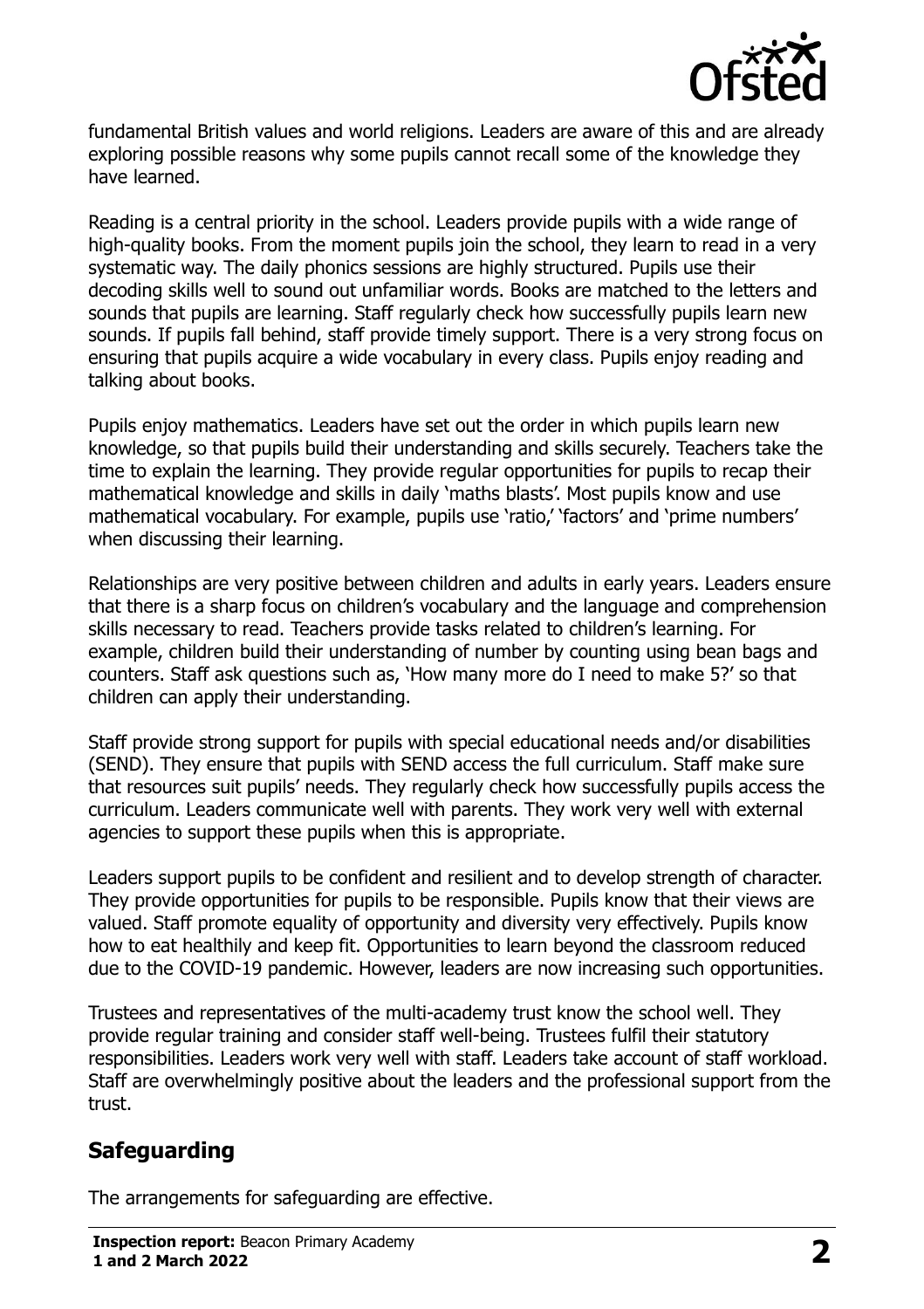

There is a strong culture of care at the school. Leaders provide support to vulnerable pupils and their families. Staff pass any concerns on quickly. Record-keeping is thorough. Trust leaders regularly check the school's safeguarding procedures. Leaders ensure that all staff are knowledgeable and receive frequent safeguarding training.

Pupils understand how to keep themselves safe, including when online. Pupils told inspectors that they know whom to go to if they have a concern. Leaders have ensured that the curriculum provides opportunities for pupils to learn how to stay safe.

# **What does the school need to do to improve?**

# **(Information for the school and appropriate authority)**

■ Leaders have developed a coherently planned and well-sequenced curriculum. On occasions, there are inconsistencies in what pupils can recall about their learning. For example, some pupils in history and religious education are unable to remember key knowledge set out in the school's curriculum thinking. Other pupils are not always clear what they have learned about fundamental British values. Leaders are aware of this and are already exploring possible reasons why some pupils find it difficult to recall what they have learned. Leaders should ensure that all pupils, including those with SEND, know more and remember more of the school's curriculum thinking, including the curriculum for pupils' personal development.

# **Background**

When we have judged a school to be good, we will then normally go into the school about once every four years to confirm that the school remains good. This is called a section 8 inspection of a good or outstanding school, because it is carried out under section 8 of the Education Act 2005. We do not give graded judgements on a section 8 inspection. However, if we find evidence that a school would now receive a higher or lower grade, then the next inspection will be a section 5 inspection. Usually this is within one to two years of the date of the section 8 inspection. If we have serious concerns about safeguarding, behaviour or the quality of education, we will deem the section 8 inspection a section 5 inspection immediately.

This is the first section 8 inspection since we judged the school to be good in November 2016.

# **How can I feed back my views?**

You can use [Ofsted Parent View](https://parentview.ofsted.gov.uk/) to give Ofsted your opinion on your child's school, or to find out what other parents and carers think. We use information from Ofsted Parent View when deciding which schools to inspect, when to inspect them and as part of their inspection.

The Department for Education has further quidance on how to complain about a school.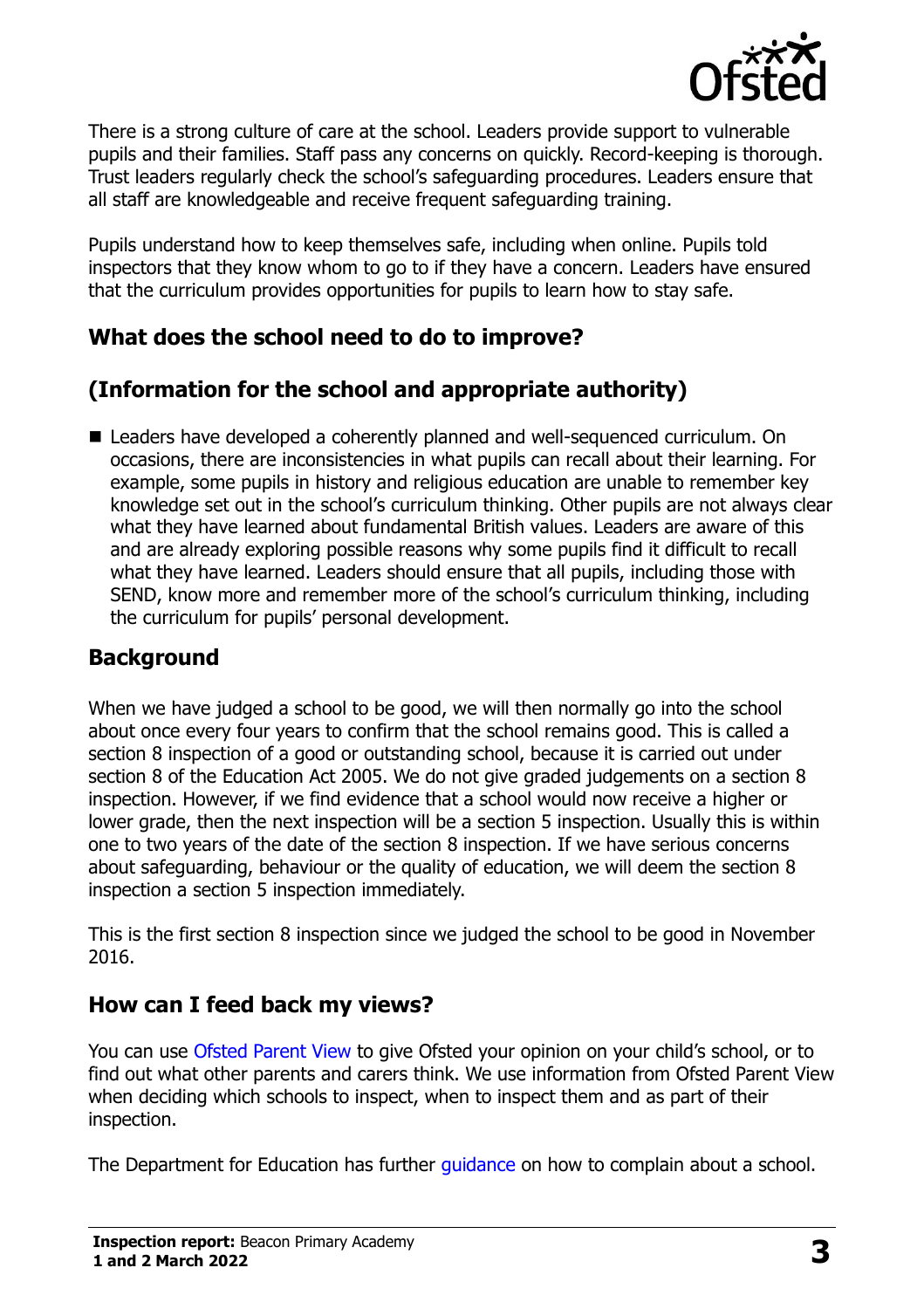

If you are the school and you are not happy with the inspection or the report, you can [complain to Ofsted.](https://www.gov.uk/complain-ofsted-report)

# **Further information**

You can search for [published performance information](http://www.compare-school-performance.service.gov.uk/) about the school.

In the report, '[disadvantaged pupils](http://www.gov.uk/guidance/pupil-premium-information-for-schools-and-alternative-provision-settings)' refers to those pupils who attract government pupil premium funding: pupils claiming free school meals at any point in the last six years and pupils in care or who left care through adoption or another formal route.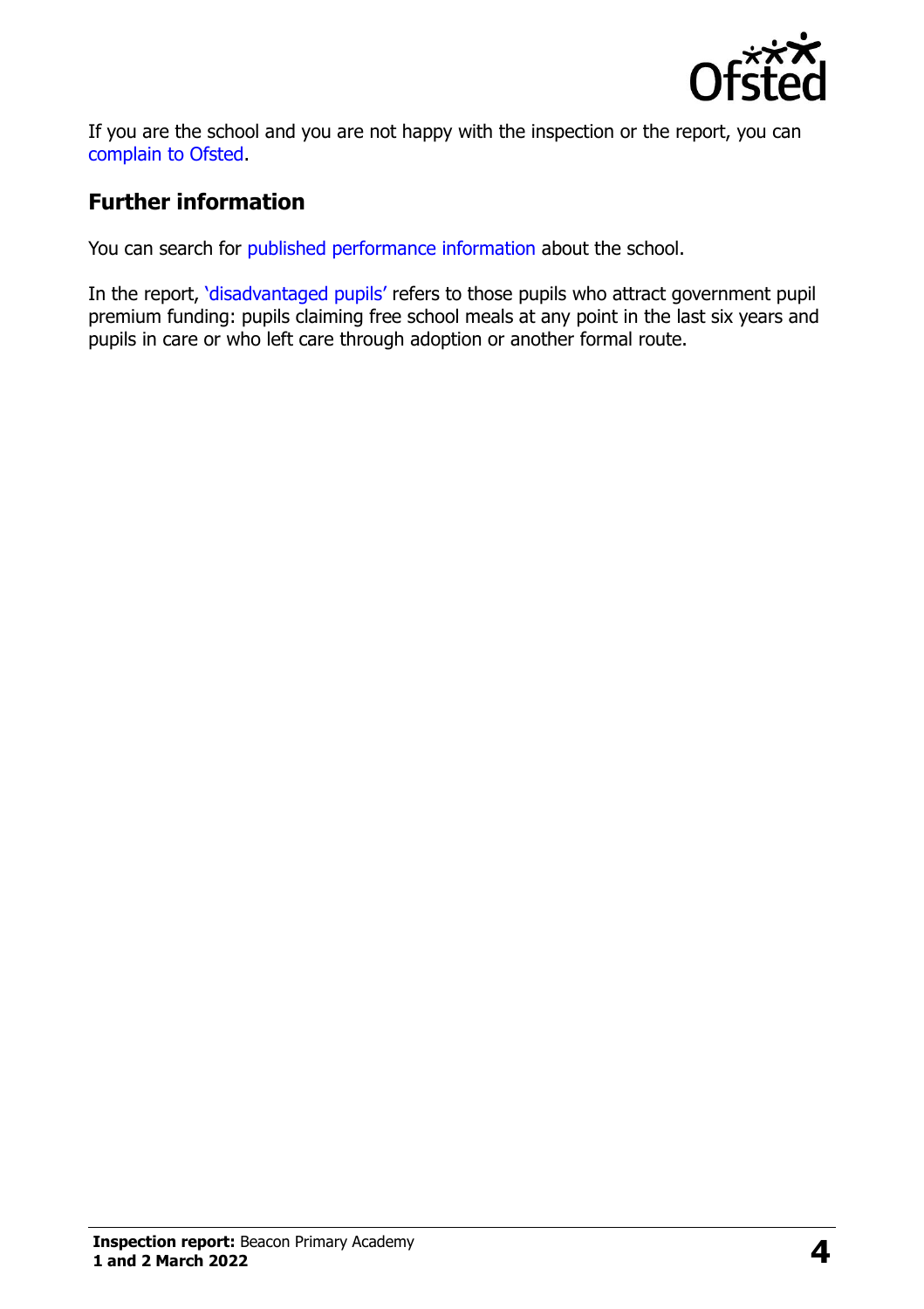

#### **School details**

| Unique reference number             | 139702                                                              |
|-------------------------------------|---------------------------------------------------------------------|
| <b>Local authority</b>              | Lincolnshire                                                        |
| <b>Inspection number</b>            | 10211585                                                            |
| <b>Type of school</b>               | Primary                                                             |
| <b>School category</b>              | Academy sponsor-led                                                 |
| Age range of pupils                 | 4 to 11                                                             |
| <b>Gender of pupils</b>             | Mixed                                                               |
| Number of pupils on the school roll | 207                                                                 |
| <b>Appropriate authority</b>        | Board of trustees                                                   |
| <b>Chair of trust</b>               | Michael Hamlin                                                      |
| <b>Headteacher</b>                  | Corinna Wright                                                      |
| Website                             | www.beaconprimaryacademy.org                                        |
| Date of previous inspection         | 2 and 3 November 2016, under section 5 of<br>the Education Act 2005 |

#### **Information about this school**

■ There have been no relevant changes since the previous inspection.

#### **Information about this inspection**

This was the first routine inspection the school had received since the COVID-19 pandemic began. The inspector discussed the impact of the pandemic with leaders and has taken that into account in his evaluation of the school.

- The inspector met with the headteacher, head of school, curriculum leaders, the leader with responsibility for provision for pupils with SEND, and a sample of teaching and support staff.
- The inspector met with representatives of the multi-academy trust and the chair of the board of trustees.
- The inspector carried out deep dives in reading, mathematics and history. For each deep dive, the inspector discussed the curriculum with subject leaders, visited a sample of lessons, spoke to teachers, spoke to some pupils about their learning and looked at samples of pupils' work.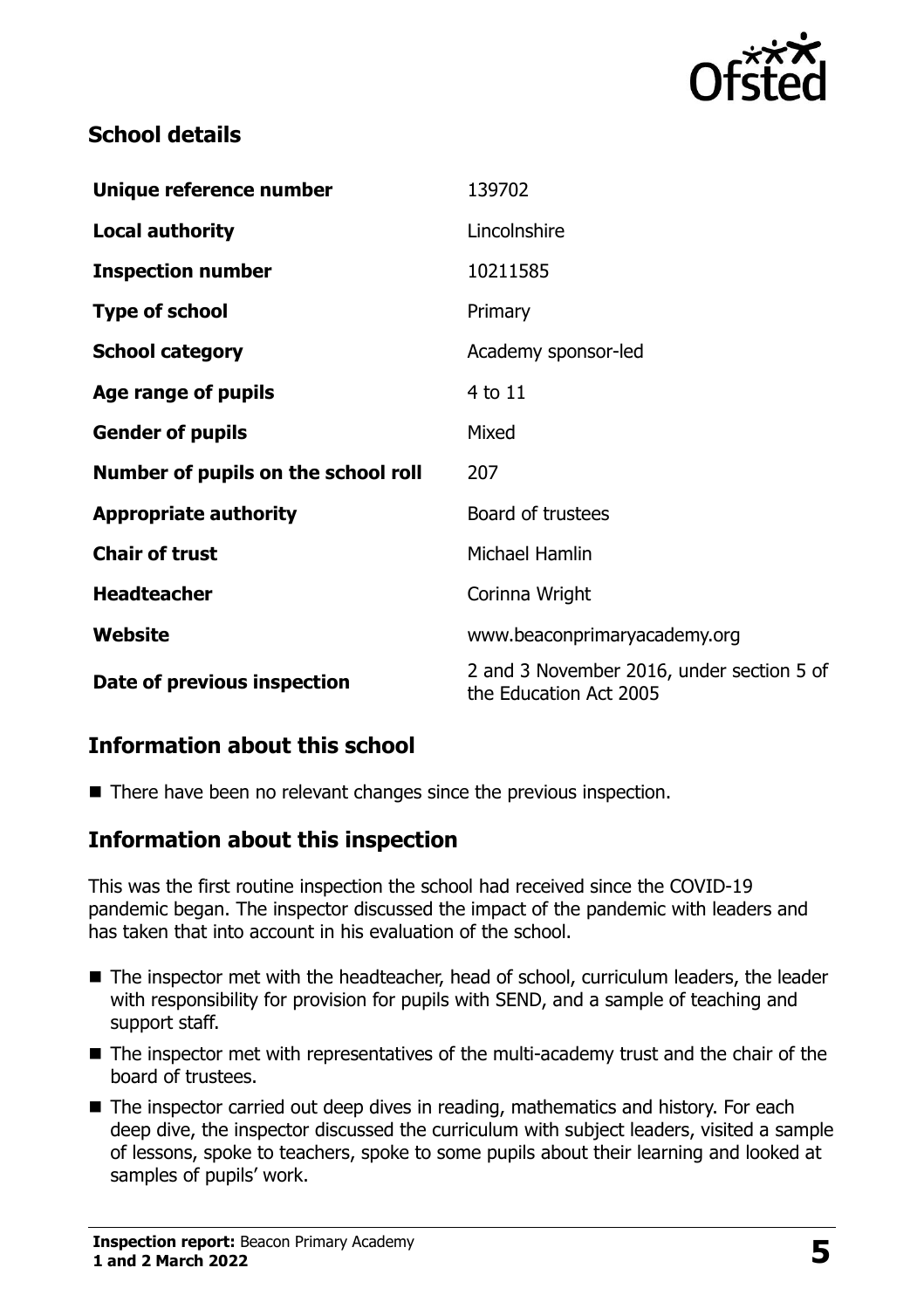

- The inspector also spoke to leaders about the curriculum in some other subjects.
- The inspector examined a range of school documentation, including leaders' selfevaluation, improvement plans and documentation relating to attendance and behaviour.
- The inspector met with the designated safeguarding lead. He considered the safeguarding policy, training records and examples of safeguarding concerns.
- The inspector considered responses to Ofsted's online survey, Parent View, and the responses to Ofsted's free-text service. The inspector also considered the responses to the staff survey and the pupil survey.

#### **Inspection team**

Damien Turrell, lead inspector Her Majesty's Inspector